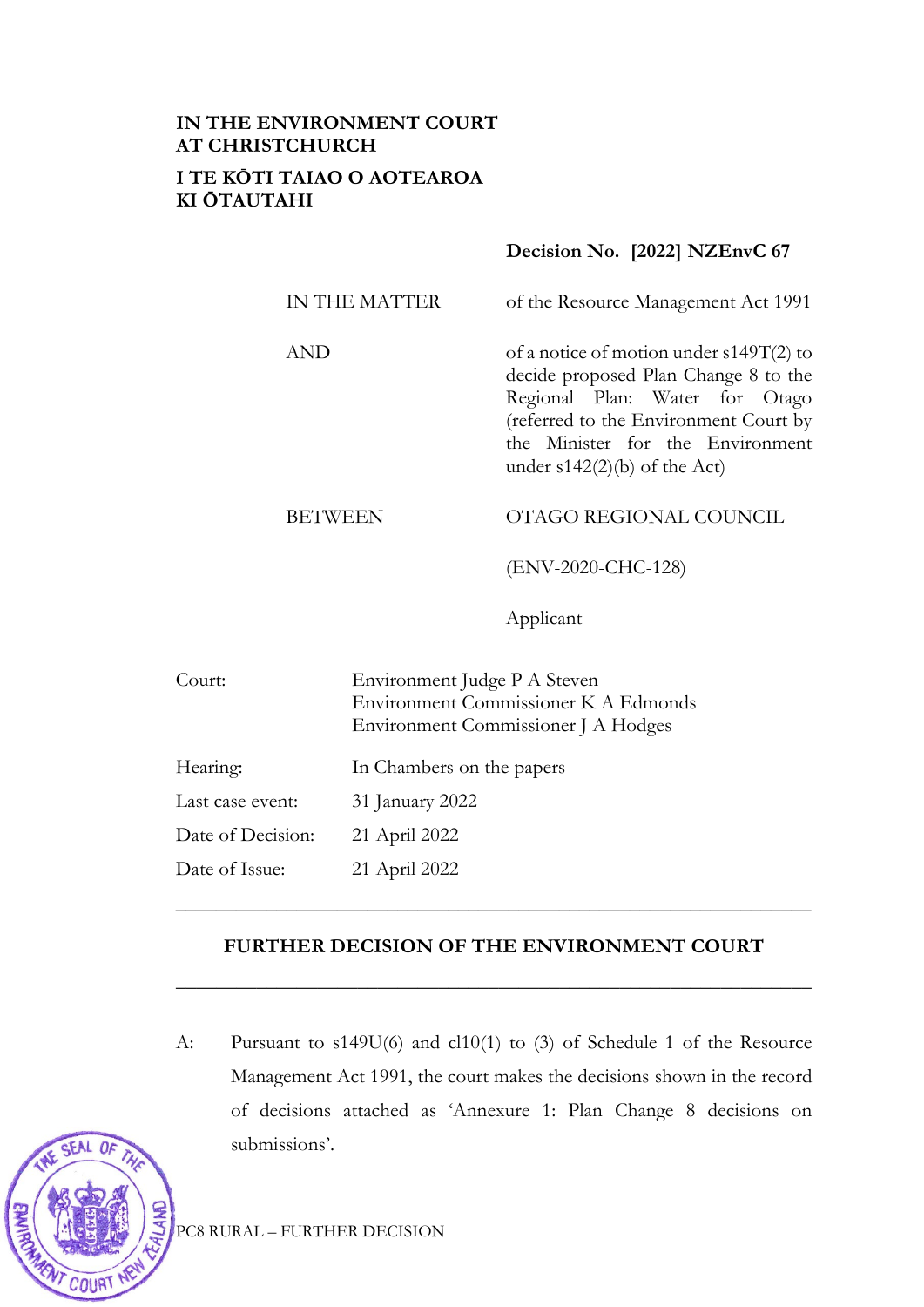#### **REASONS**

#### **Introduction**

[1] The Minister for the Environment directed that PC8 to the Regional Plan: Water for Otago ('Water Plan') be referred to the Environment Court under s142(2)(b) of the Resource Management Act 1991 ('RMA' or 'the Act') to give a decision on the provisions and matters raised in submissions. PC8 was notified on 6 July 2020 and introduces a range of new provisions and amendments to existing provisions to strengthen the Water Plan's management of certain rural discharges.

[2] The court's decision *Re Otago Regional Council* [2022] NZEnvC 6 deals with the rural discharge aspects of PC8. The relevant provisions are divided into six parts:

Part A: Discharge policies; Part B: Animal waste storage and application; Part C: Good farming practices; Part D: Intensive grazing; Part E: Stock access to water; and Part F: Sediment traps.

[3] Following court-directed expert conferencing and mediation, by July 2021 the parties had settled their differences in relation to PC8. A process was put in place whereby the parties would assist the court in the presentation of the agreed amendments to the plan change.<sup>[1](#page-1-0)</sup>

[4] The court held a hearing in Dunedin on 8 and 9 November 2021.[2](#page-1-1) The court agreed with the majority of the changes proposed by PC8. Clarification was

<span id="page-1-0"></span><sup>1</sup> *Re Otago Regional Council* [2022] NZEnvC 6 at [7].

<span id="page-1-1"></span><sup>2</sup> *Re Otago Regional Council* [2022] NZEnvC 6 at [8].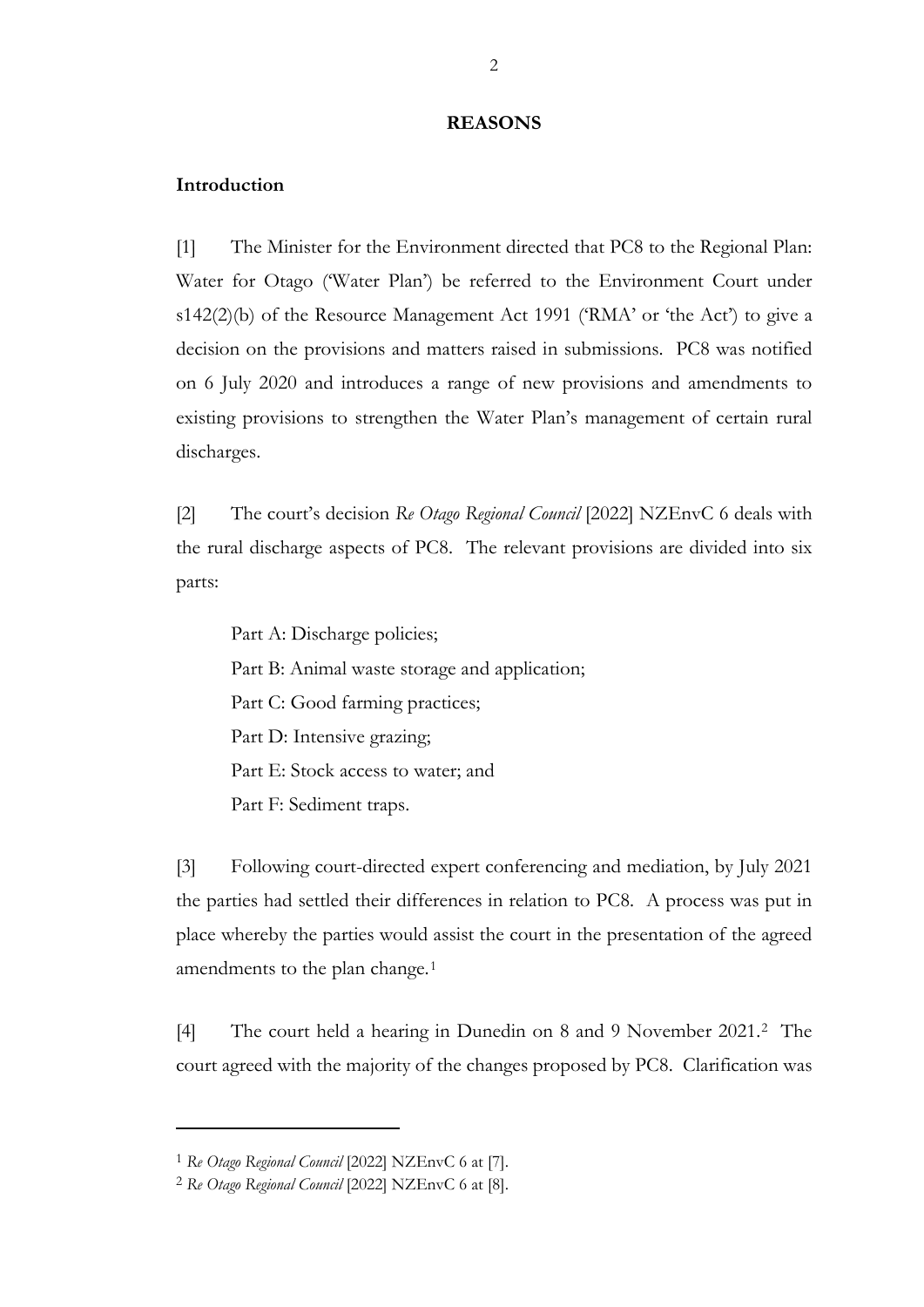sought on a number of matters arising from the evidence, which was provided to our satisfaction, except in relation to the individual matters addressed in the decision.[3](#page-2-0)

[5] The court approved, pursuant to s149U(6) and cl10(1) to (3) of Schedule 1 of the Resource Management Act 1991, an amended version of PC8 as set out in 'Annexure: Final Plan Change 8 Provisions' attached to that decision.

#### **A record of decisions on submissions**

[6] Following issuance of our decision, the court received a memorandum from the Regional Council on 15 February 2022, drawing the court's attention to an omission in its decision, namely, that the court did not include a record of decisions on submissions. The Regional Council acknowledged that a decision on submissions does not require the court to give a decision that addresses each submission individually,<sup>[4](#page-2-1)</sup> and that decisions on submissions and reasons may address the submissions by grouping them according to provisions or matters to which they relate.<sup>[5](#page-2-2)</sup> It considered a decision on submissions including the reasons for accepting and rejecting the submissions should be given, in order to fulfil the court's decision-making obligations as part of the call-in process.

[7] We agree.

[8] Ms Felicity Ann Boyd's evidence of 15 October 2021 attached, as Appendix 7, her recommended decisions on submissions (for Primary Sector Provisions, Parts  $A - C$  of PC8) and as Appendix 8, her recommended decisions on general submissions on PC8. Ms Dolina Lily Lee's evidence of 15 October 2021 attached, as Appendix 7, her recommended decisions on submissions for

<span id="page-2-0"></span><sup>3</sup> *Re Otago Regional Council* [2022] NZEnvC 6 at [13].

<span id="page-2-2"></span><span id="page-2-1"></span><sup>4</sup> RMA, Schedule 1, cl10(3).

<sup>5</sup> RMA, Schedule 1, cl10(2)(a).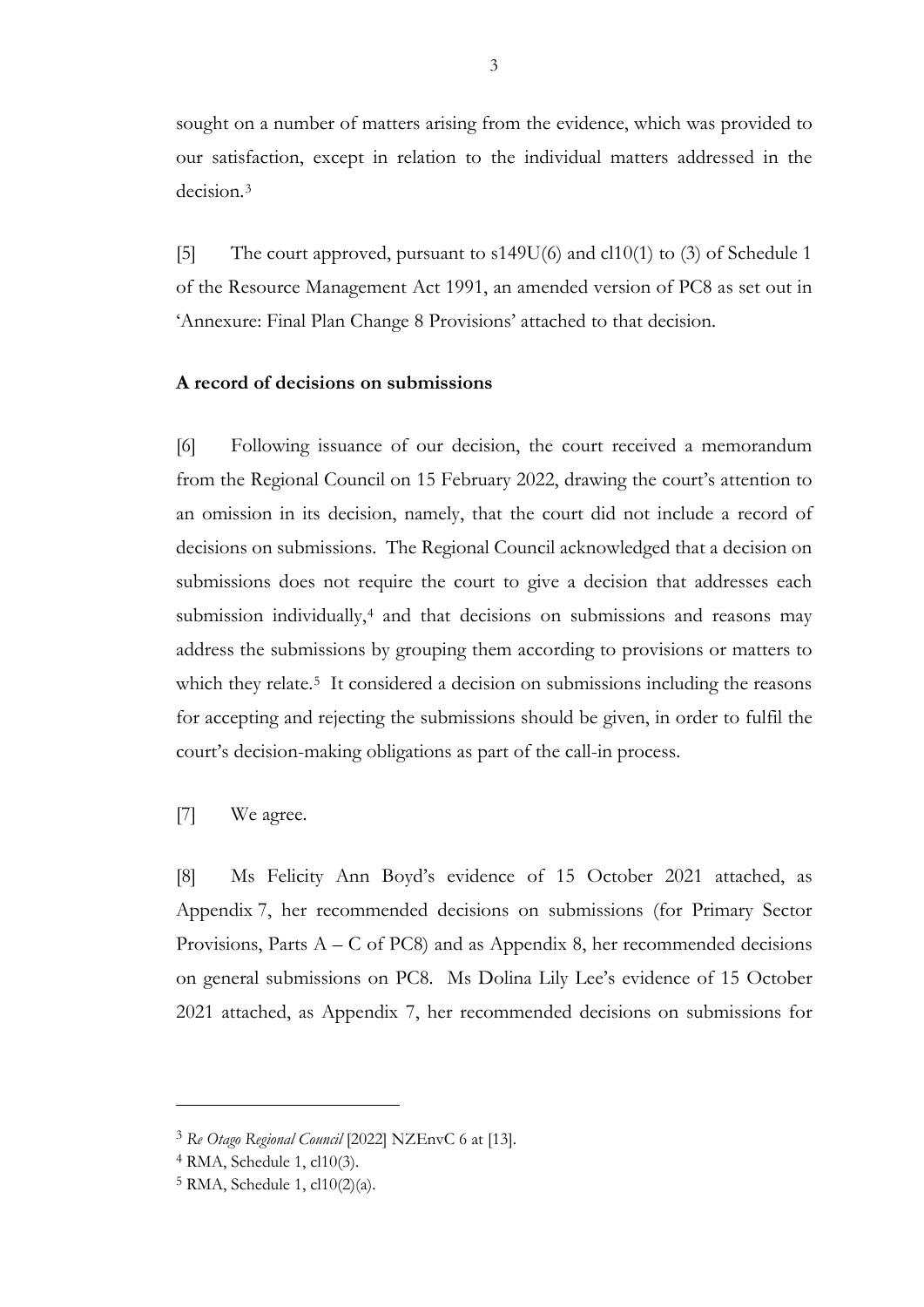Primary Sector Provisions, Parts D – F of PC8.

[9] The court has considered Ms Boyd's and Ms Lee's recommended decisions, and generally concurs with them, although their reasons reflect the provisions agreed by the parties as an outcome to the mediation, some of which were amended by the court. Accordingly, the reasons in Ms Boyd's and Ms Lee's annexures<sup>[6](#page-3-0)</sup> have not been carried over to the record of decisions on submissions attached to this decision.

[10] It is sufficient to note that the court agreed with the evidence presented at the hearing, and notably that of Ms Boyd and Ms Lee in respect of the amendments that were agreed. Otherwise, our decision on the further amended provisions adequately encapsulates the reasons for decisions on submissions to those provisions that were addressed.

#### **Error**

[11] The court noted in its decision that other aspects of PC8, relating to urban discharges, will be determined later. The court incorrectly identified that the other matters will be addressed "as part of PC1".[7](#page-3-1) The Council notes that provisions of PC8 relating to urban discharges are still part of PC8 and are proceeding to a formal proof hearing irrespective of Proposed Plan Change 1 ('PC1') to the Regional Plan: Waste for Otago. Given PC1 relates to changes to the Regional Plan: Waste for Otago and PC8, including the urban discharge provisions relates to the Water Plan, the Council wishes to clarify that the PC8 provisions relating to the urban discharges are still part of PC8 and will not be addressed as part of PC1, but as part of the remainder of PC8.

<span id="page-3-0"></span><sup>6</sup> The "reasons" column in each of those tables has been deleted from 'Annexure 1: Plan Change 8 decisions on submissions'.

<span id="page-3-1"></span><sup>7</sup> *Re Otago Regional Council* [2022] NZEnvC 6 at [3], Memorandum of Counsel on Behalf of the Otago Regional Council – Plan Change 8 – Primary Sector Provisions and Plan Change 1 – Chapter 6 Dust Suppressants 15 February 2022.